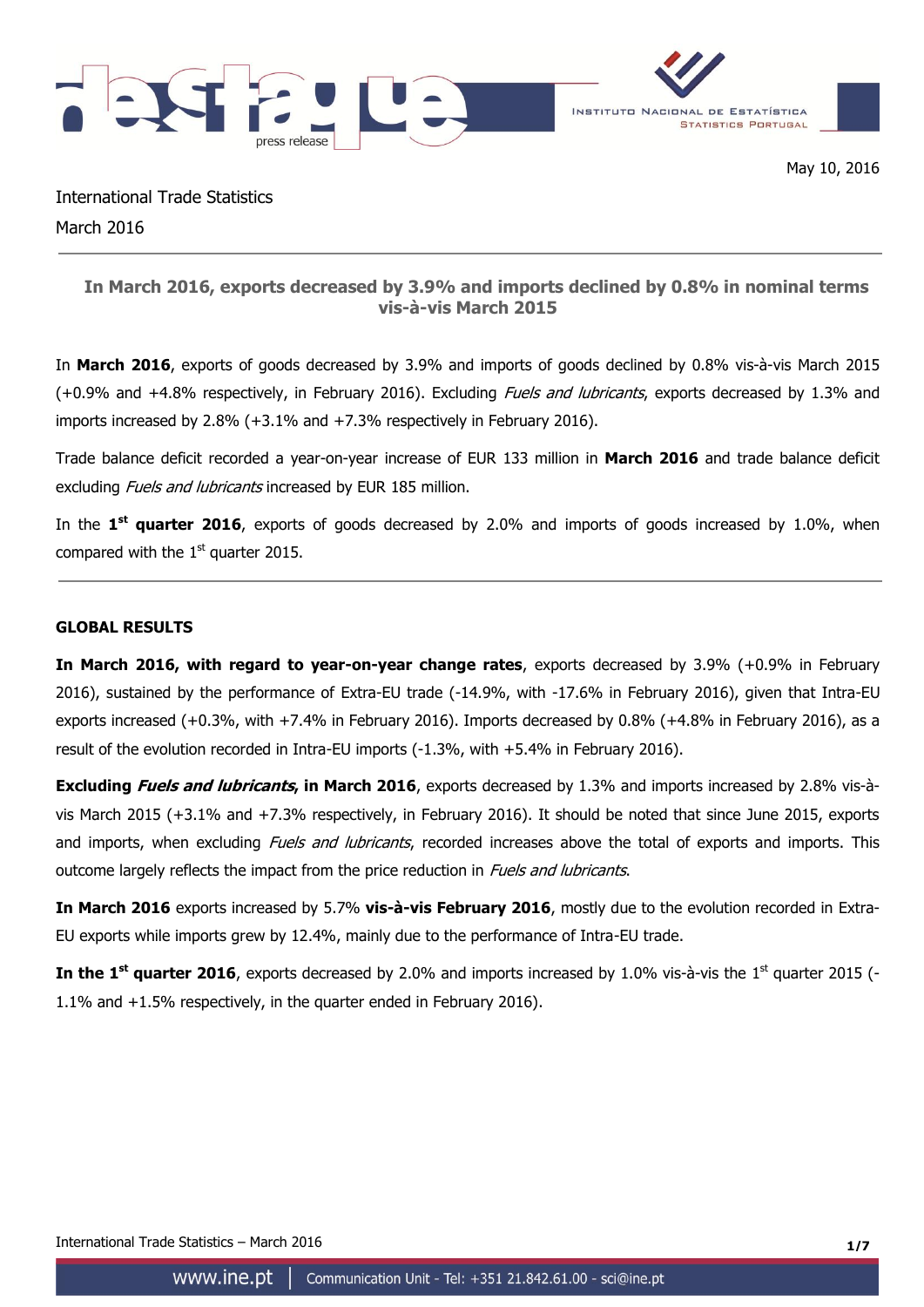

INSTITUTO NACIONAL DE ESTATÍSTICA **STATISTICS PORTUGAL** 

| <b>EXPORTS</b> |                  |              |                  |                        |                    |                                                       |                                          |                        |
|----------------|------------------|--------------|------------------|------------------------|--------------------|-------------------------------------------------------|------------------------------------------|------------------------|
|                |                  | <b>TOTAL</b> |                  |                        |                    | <b>TOTAL EXCLUDING FUELS AND</b><br><b>LUBRICANTS</b> | <b>TOTAL</b><br><b>QUARTER ENDED IN:</b> |                        |
| <b>YEAR</b>    | <b>MONTH</b>     |              |                  | <b>GROWTH RATE (%)</b> |                    |                                                       | <b>GROWTH RATE (%)</b>                   | <b>GROWTH RATE (%)</b> |
|                |                  | € Million    | Year-on-<br>year | Month-to-<br>month     | $\epsilon$ Million | Year-on-<br>year                                      | Month-to-<br>month                       | Year-on-year           |
|                | <b>TOTAL</b>     | 48 054       | 1.6              |                        | 44 280             | 4.1                                                   |                                          |                        |
|                | <b>JANUARY</b>   | 3 9 20       | 2.9              | 10.3                   | 3 5 1 9            | 1.8                                                   | 9.8                                      | 6.1                    |
|                | <b>FEBRUARY</b>  | 3814         | 4.2              | $-2.7$                 | 3 6 1 1            | 9.1                                                   | 2.6                                      | 5.4                    |
|                | <b>MARCH</b>     | 3 9 4 0      | $-1.1$           | 3.3                    | 3753               | 6.1                                                   | 3.9                                      | 1.9                    |
|                | <b>APRIL</b>     | 3880         | $-5.0$           | $-1.5$                 | 3 7 0 4            | 3.4                                                   | $-1.3$                                   | $-0.8$                 |
|                | <b>MAY</b>       | 4 0 7 9      | $-3.9$           | 5.1                    | 3848               | 0.5                                                   | 3.9                                      | $-3.4$                 |
| 2014           | <b>JUNE</b>      | 4 1 8 3      | 6.3              | 2.5                    | 3735               | 4.7                                                   | $-3.0$                                   | $-1.0$                 |
|                | <b>JULY</b>      | 4 4 8 1      | 2.4              | 7.1                    | 4 1 1 5            | 3.9                                                   | 10.2                                     | 1.5                    |
|                | <b>AUGUST</b>    | 3 2 3 5      | $-2.5$           | $-27.8$                | 2869               | $-0.3$                                                | $-30.3$                                  | 2.3                    |
|                | <b>SEPTEMBER</b> | 4 0 67       | 3.4              | 25.7                   | 3742               | 4.4                                                   | 30.4                                     | 1.3                    |
|                | <b>OCTOBER</b>   | 4 6 3 7      | 9.4              | 14.0                   | 4 2 5 0            | 9.8                                                   | 13.6                                     | 3.9                    |
|                | <b>NOVEMBER</b>  | 4 1 2 5      | $-0.9$           | $-11.0$                | 3 7 4 3            | $-0.7$                                                | $-11.9$                                  | 4.0                    |
|                | <b>DECEMBER</b>  | 3 6 9 1      | 3.9              | $-10.5$                | 3 3 9 0            | 5.8                                                   | $-9.4$                                   | 4.2                    |
|                | <b>TOTAL</b>     | 49 870       | 3.8              |                        | 46 205             | 4.3                                                   |                                          |                        |
|                | <b>JANUARY</b>   | 3788         | $-3.4$           | 2.6                    | 3 5 2 3            | 0.1                                                   | 3.9                                      | $-0.3$                 |
|                | <b>FEBRUARY</b>  | 3 9 7 3      | 4.2              | 4.9                    | 3701               | 2.5                                                   | 5.0                                      | 1.5                    |
|                | <b>MARCH</b>     | 4 4 0 8      | 11.9             | 11.0                   | 4 1 0 3            | 9.3                                                   | 10.9                                     | 4.2                    |
|                | <b>APRIL</b>     | 4 2 5 8      | 9.7              | $-3.4$                 | 3 9 0 5            | 5.4                                                   | $-4.8$                                   | 8.6                    |
|                | MAY              | 4 2 5 1      | 4.2              | $-0.2$                 | 3898               | 1.3                                                   | $-0.2$                                   | 8.6                    |
| 2015           | <b>JUNE</b>      | 4 5 5 5      | 8.9              | 7.1                    | 4 1 5 5            | 11.3                                                  | 6.6                                      | 7.6                    |
|                | <b>JULY</b>      | 4 6 9 6      | 4.8              | 3.1                    | 4 3 4 4            | 5.6                                                   | 4.5                                      | 6.0                    |
|                | <b>AUGUST</b>    | 3 3 1 9      | 2.6              | $-29.3$                | 3 0 1 7            | 5.2                                                   | $-30.5$                                  | 5.6                    |
|                | <b>SEPTEMBER</b> | 4 1 4 0      | 1.8              | 24.7                   | 3 8 6 3            | 3.2                                                   | 28.0                                     | 3.2                    |
|                | <b>OCTOBER</b>   | 4 5 24       | $-2.4$           | 9.3                    | 4 2 2 9            | $-0.5$                                                | 9.5                                      | 0.4                    |
|                | <b>NOVEMBER</b>  | 4 3 3 0      | 5.0              | $-4.3$                 | 4 0 5 9            | 8.4                                                   | $-4.0$                                   | 1.3                    |
|                | <b>DECEMBER</b>  | 3629         | $-1.7$           | $-16.2$                | 3 4 0 8            | 0.6                                                   | $-16.0$                                  | 0.2                    |
|                |                  |              |                  |                        |                    |                                                       |                                          |                        |
| 2016           | <b>JANUARY</b>   | 3688         | $-2.6$           | 1.6                    | 3 4 7 1            | $-1.5$                                                | 1.8                                      | 0.4                    |
|                | <b>FEBRUARY</b>  | 4 0 0 7      | 0.9              | 8.7                    | 3814               | 3.1                                                   | 9.9                                      | $-1.1$                 |
|                | <b>MARCH</b>     | 4 2 3 4      | $-3.9$           | 5.7                    | 4 0 4 9            | $-1.3$                                                | 6.2                                      | $-2.0$                 |



International Trade Statistics – March 2016 **2/7**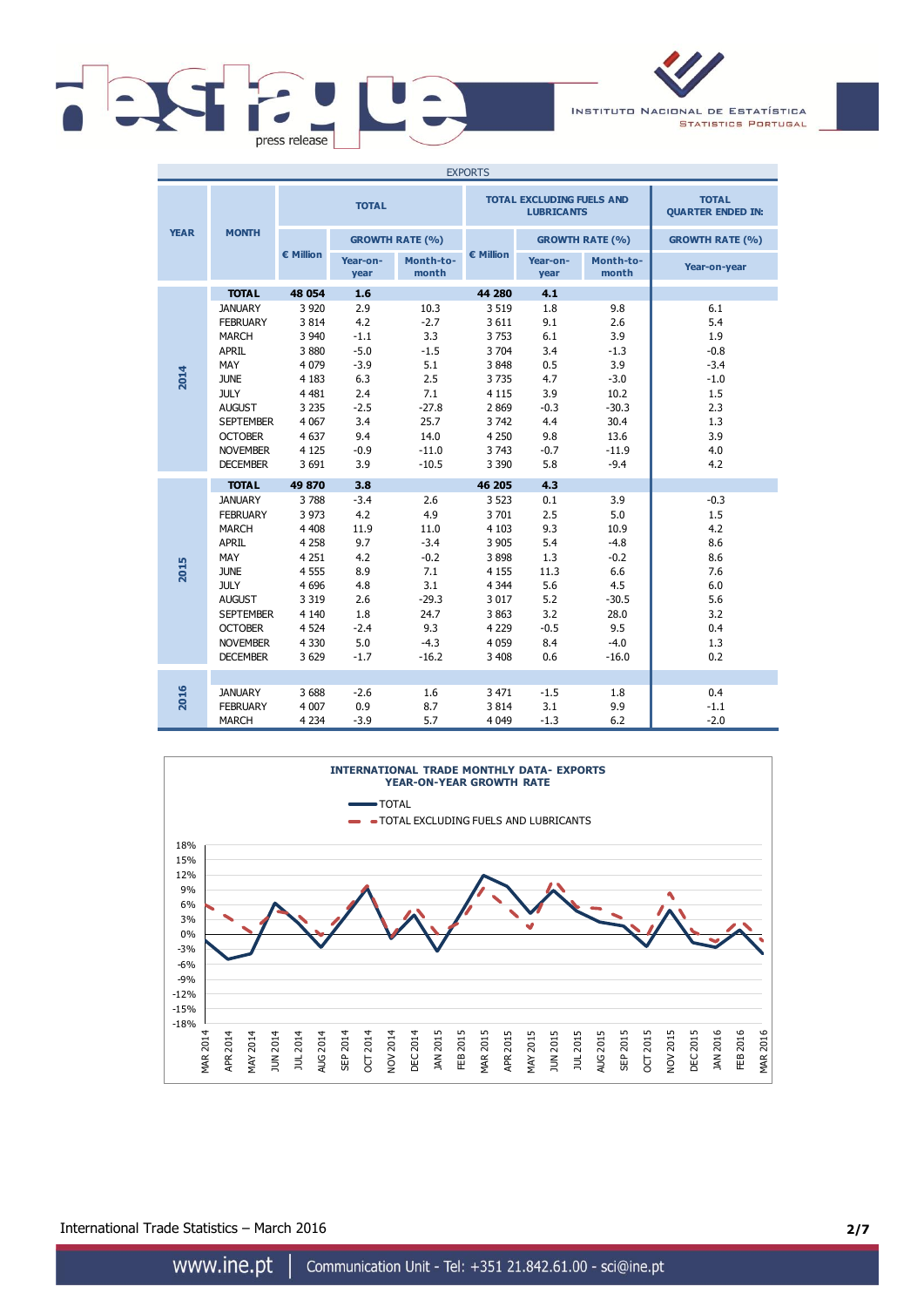

INSTITUTO NACIONAL DE ESTATÍSTICA **STATISTICS PORTUGAL** 

| <b>IMPORTS</b> |                  |              |                  |                        |           |                                                       |                                          |                        |
|----------------|------------------|--------------|------------------|------------------------|-----------|-------------------------------------------------------|------------------------------------------|------------------------|
|                |                  | <b>TOTAL</b> |                  |                        |           | <b>TOTAL EXCLUDING FUELS AND</b><br><b>LUBRICANTS</b> | <b>TOTAL</b><br><b>QUARTER ENDED IN:</b> |                        |
| <b>YEAR</b>    | <b>MONTH</b>     |              |                  | <b>GROWTH RATE (%)</b> |           |                                                       | <b>GROWTH RATE (%)</b>                   | <b>GROWTH RATE (%)</b> |
|                |                  | € Million    | Year-on-<br>year | Month-to-<br>month     | € Million | Year-on-<br>year                                      | Month-to-<br>month                       | Year-on-year           |
|                | <b>TOTAL</b>     | 59 032       | 3.5              |                        | 48 994    | 6.3                                                   |                                          |                        |
|                | <b>JANUARY</b>   | 4 9 12       | 10.0             | 6.1                    | 3836      | 6.4                                                   | $-4.6$                                   | 7.0                    |
|                | <b>FEBRUARY</b>  | 4 6 4 7      | 5.5              | $-5.4$                 | 3782      | 5.9                                                   | $-1.4$                                   | 7.8                    |
|                | <b>MARCH</b>     | 4749         | 2.8              | 2.2                    | 4 1 8 4   | 13.1                                                  | 10.6                                     | 6.1                    |
|                | <b>APRIL</b>     | 4 5 4 7      | $-6.1$           | $-4.3$                 | 3 9 9 4   | 2.8                                                   | $-4.5$                                   | 0.6                    |
|                | MAY              | 5 0 2 9      | 3.1              | 10.6                   | 4 1 3 6   | 5.3                                                   | 3.5                                      | $-0.1$                 |
| 2014           | <b>JUNE</b>      | 5 0 7 2      | 10.1             | 0.9                    | 4 0 7 1   | 8.2                                                   | $-1.6$                                   | 2.2                    |
|                | <b>JULY</b>      | 5 4 5 9      | 4.6              | 7.6                    | 4 4 3 3   | 7.6                                                   | 8.9                                      | 5.8                    |
|                | <b>AUGUST</b>    | 4 1 5 2      | $-2.2$           | $-23.9$                | 3 3 7 0   | 4.6                                                   | $-24.0$                                  | 4.4                    |
|                | <b>SEPTEMBER</b> | 5 2 4 6      | 7.5              | 26.4                   | 4 3 2 4   | 10.1                                                  | 28.3                                     | 3.6                    |
|                | <b>OCTOBER</b>   | 5 5 0 8      | 1.8              | 5.0                    | 4 6 13    | 7.6                                                   | 6.7                                      | 2.5                    |
|                | <b>NOVEMBER</b>  | 4 9 2 5      | 2.3              | $-10.6$                | 4 2 4 4   | 4.8                                                   | $-8.0$                                   | 3.8                    |
|                | <b>DECEMBER</b>  | 4786         | 3.4              | $-2.8$                 | 4 0 0 7   | $-0.3$                                                | $-5.6$                                   | 2.5                    |
|                | <b>TOTAL</b>     | 60 242       | 2.0              |                        | 52 344    | 6.8                                                   |                                          |                        |
|                | <b>JANUARY</b>   | 4 4 2 1      | $-10.0$          | $-7.6$                 | 3795      | $-1.0$                                                | $-5.3$                                   | $-1.5$                 |
|                | <b>FEBRUARY</b>  | 4 4 8 0      | $-3.6$           | 1.3                    | 4 0 21    | 6.3                                                   | 5.9                                      | $-3.5$                 |
|                | <b>MARCH</b>     | 5 3 1 5      | 11.9             | 18.7                   | 4 6 5 6   | 11.3                                                  | 15.8                                     | $-0.6$                 |
|                | <b>APRIL</b>     | 5 2 4 3      | 15.3             | $-1.4$                 | 4 4 8 9   | 12.4                                                  | $-3.6$                                   | 7.8                    |
|                | <b>MAY</b>       | 5 3 5 2      | 6.4              | 2.1                    | 4 4 1 9   | 6.9                                                   | $-1.6$                                   | 11.1                   |
| 2015           | <b>JUNE</b>      | 5 4 1 1      | 6.7              | 1.1                    | 4 672     | 14.8                                                  | 5.7                                      | 9.3                    |
|                | <b>JULY</b>      | 5 4 1 0      | $-0.9$           | 0.0                    | 4 6 9 1   | 5.8                                                   | 0.4                                      | 3.9                    |
|                | <b>AUGUST</b>    | 4 2 1 3      | 1.5              | $-22.1$                | 3 5 4 7   | 5.2                                                   | $-24.4$                                  | 2.4                    |
|                | <b>SEPTEMBER</b> | 5 2 1 6      | $-0.6$           | 23.8                   | 4 602     | 6.4                                                   | 29.7                                     | $-0.1$                 |
|                | <b>OCTOBER</b>   | 5 3 3 6      | $-3.1$           | 2.3                    | 4713      | 2.2                                                   | 2.4                                      | $-0.9$                 |
|                | <b>NOVEMBER</b>  | 5 0 2 7      | 2.1              | $-5.8$                 | 4 4 6 7   | 5.3                                                   | $-5.2$                                   | $-0.6$                 |
|                | <b>DECEMBER</b>  | 4818         | 0.7              | $-4.2$                 | 4 2 7 1   | 6.6                                                   | $-4.4$                                   | $-0.3$                 |
|                |                  |              |                  |                        |           |                                                       |                                          |                        |
| 2016           | <b>JANUARY</b>   | 4 3 8 5      | $-0.8$           | $-9.0$                 | 4 0 1 9   | 5.9                                                   | $-5.9$                                   | 0.7                    |
|                | <b>FEBRUARY</b>  | 4 6 9 3      | 4.8              | 7.0                    | 4 3 1 3   | 7.3                                                   | 7.3                                      | 1.5                    |
|                | <b>MARCH</b>     | 5 2 7 4      | $-0.8$           | 12.4                   | 4787      | 2.8                                                   | 11.0                                     | 1.0                    |



International Trade Statistics – March 2016 **3/7**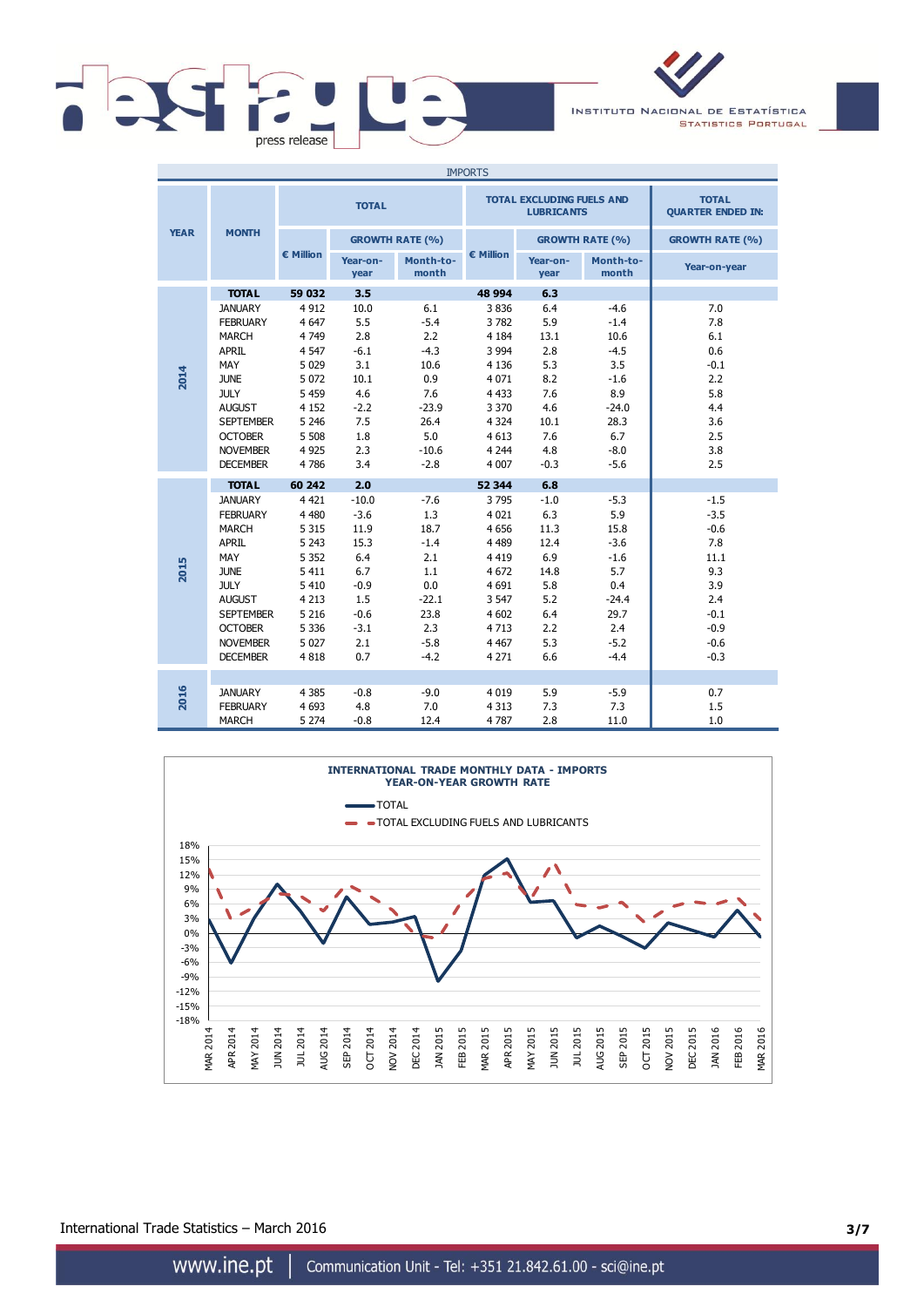

**In March 2016**, the **trade balance** deficit reached EUR 1 040 million, which stood for an increase of EUR 133 million in comparison with March 2015.

Excluding Fuels and lubricants, the trade balance stood at EUR -738 million **in March 2016**, corresponding to an increase of the trade deficit of EUR 185 million vis-à-vis March 2015.

| <b>TRADE BALANCE</b> |                  |                    |                  |                              |           |                                                       |                              |                                          |
|----------------------|------------------|--------------------|------------------|------------------------------|-----------|-------------------------------------------------------|------------------------------|------------------------------------------|
|                      |                  |                    | <b>TOTAL</b>     |                              |           | <b>TOTAL EXCLUDING FUELS AND</b><br><b>LUBRICANTS</b> |                              | <b>TOTAL</b><br><b>QUARTER ENDED IN:</b> |
| <b>YEAR</b>          | <b>MONTH</b>     |                    |                  | GROWTH (10 <sup>6</sup> Eur) |           |                                                       | GROWTH (10 <sup>6</sup> Eur) | GROWTH (10 <sup>6</sup> Eur)             |
|                      |                  | $\epsilon$ Million | Year-on-<br>year | Month-to-<br>month           | € Million | Year-on-<br>year                                      | Month-to-<br>month           | Year-on-year                             |
|                      | <b>TOTAL</b>     | $-10978$           | $-1269$          |                              | $-4714$   | $-1188$                                               |                              |                                          |
|                      | <b>JANUARY</b>   | $-992$             | $-336$           | 85                           | $-317$    | $-168$                                                | 500                          | $-272$                                   |
|                      | <b>FEBRUARY</b>  | $-833$             | $-91$            | 159                          | $-171$    | 90                                                    | 146                          | $-444$                                   |
|                      | <b>MARCH</b>     | $-809$             | $-176$           | 24                           | $-430$    | $-272$                                                | $-259$                       | $-602$                                   |
|                      | <b>APRIL</b>     | $-667$             | 94               | 142                          | $-290$    | 13                                                    | 140                          | $-172$                                   |
|                      | MAY              | $-950$             | $-316$           | $-283$                       | $-287$    | $-190$                                                | 3                            | $-398$                                   |
| 2014                 | <b>JUNE</b>      | $-889$             | $-217$           | 61                           | $-336$    | $-141$                                                | $-49$                        | $-439$                                   |
|                      | <b>JULY</b>      | $-978$             | $-138$           | $-89$                        | $-319$    | $-158$                                                | 18                           | $-670$                                   |
|                      | <b>AUGUST</b>    | $-916$             | 8                | 61                           | $-501$    | $-157$                                                | $-183$                       | $-346$                                   |
|                      | <b>SEPTEMBER</b> | $-1178$            | $-230$           | $-262$                       | $-582$    | $-236$                                                | $-81$                        | $-360$                                   |
|                      | <b>OCTOBER</b>   | $-871$             | 299              | 307                          | $-362$    | 53                                                    | 220                          | 77                                       |
|                      | <b>NOVEMBER</b>  | $-800$             | $-148$           | 71                           | $-501$    | $-220$                                                | $-138$                       | $-79$                                    |
|                      | <b>DECEMBER</b>  | $-1095$            | $-18$            | $-295$                       | $-617$    | 199                                                   | $-117$                       | 133                                      |
|                      | <b>TOTAL</b>     | $-10371$           | 607              |                              | $-6138$   | $-1424$                                               |                              |                                          |
|                      | <b>JANUARY</b>   | $-633$             | 358              | 462                          | $-273$    | 44                                                    | 345                          | 191                                      |
|                      | <b>FEBRUARY</b>  | $-507$             | 326              | 126                          | $-320$    | $-149$                                                | $-48$                        | 666                                      |
|                      | <b>MARCH</b>     | $-907$             | $-98$            | $-400$                       | $-553$    | $-122$                                                | $-233$                       | 586                                      |
|                      | <b>APRIL</b>     | $-985$             | $-318$           | $-77$                        | $-583$    | $-293$                                                | $-31$                        | $-90$                                    |
|                      | MAY              | $-1101$            | $-151$           | $-116$                       | $-521$    | $-234$                                                | 62                           | $-567$                                   |
| 2015                 | <b>JUNE</b>      | $-856$             | 33               | 245                          | $-517$    | $-181$                                                | $\overline{4}$               | $-437$                                   |
|                      | <b>JULY</b>      | $-713$             | 264              | 143                          | $-348$    | $-29$                                                 | 170                          | 146                                      |
|                      | <b>AUGUST</b>    | $-894$             | 22               | $-181$                       | $-530$    | $-28$                                                 | $-182$                       | 320                                      |
|                      | <b>SEPTEMBER</b> | $-1076$            | 102              | $-182$                       | $-738$    | $-156$                                                | $-209$                       | 389                                      |
|                      | <b>OCTOBER</b>   | $-812$             | 60               | 264                          | $-485$    | $-122$                                                | 253                          | 184                                      |
|                      | <b>NOVEMBER</b>  | $-697$             | 103              | 115                          | $-408$    | 93                                                    | 77                           | 265                                      |
|                      | <b>DECEMBER</b>  | $-1189$            | $-94$            | $-492$                       | $-863$    | $-245$                                                | $-455$                       | 69                                       |
|                      |                  |                    |                  |                              |           |                                                       |                              |                                          |
| 2016                 | <b>JANUARY</b>   | $-697$             | $-64$            | 492                          | $-549$    | $-276$                                                | 314                          | $-55$                                    |
|                      | <b>FEBRUARY</b>  | $-687$             | $-180$           | 10                           | $-499$    | $-178$                                                | 50                           | $-338$                                   |
|                      | <b>MARCH</b>     | $-1040$            | $-133$           | $-353$                       | $-738$    | $-185$                                                | $-239$                       | $-376$                                   |



International Trade Statistics – March 2016 **4/7**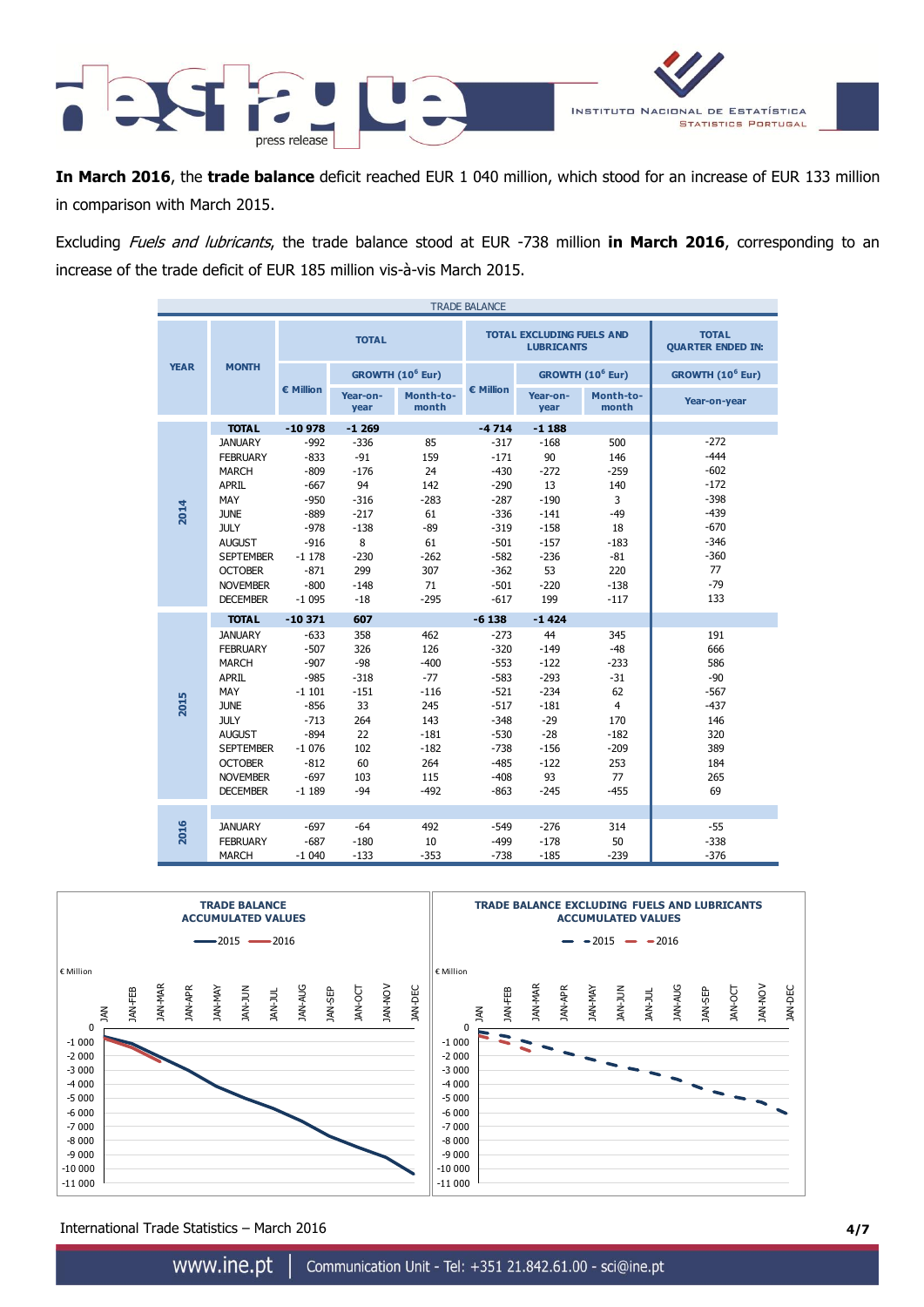



### **BROAD ECONOMIC CATEGORIES**

In **March 2016**, in both **exports** and **imports** the emphasis went to the steep reduction in Fuels and lubricants (-39.2% and -26.1% respectively) when compared with March 2015. It should also be noted the increase in **imports** of Transport equipment and accessories (+18.6%).

| <b>EXPORTS BY BEC</b>                                 |                    |                       |                        |                              |                          |                    |                |                              |
|-------------------------------------------------------|--------------------|-----------------------|------------------------|------------------------------|--------------------------|--------------------|----------------|------------------------------|
|                                                       |                    |                       | <b>REFERENCE MONTH</b> |                              | <b>QUARTER ENDED IN:</b> |                    |                |                              |
| <b>BROAD ECONOMIC CATEGORIES</b>                      |                    | € Million             |                        | <b>GROWTH</b><br><b>RATE</b> | € Million                |                    |                | <b>GROWTH</b><br><b>RATE</b> |
|                                                       | <b>MAR</b><br>2016 | <b>MAR</b><br>2015    | <b>GROWTH</b>          | $\frac{9}{6}$                | <b>MAR</b><br>2016       | <b>MAR</b><br>2015 | <b>GROWTH</b>  | O <sub>0</sub>               |
|                                                       |                    |                       |                        |                              |                          |                    |                |                              |
| <b>FOOD AND BEVERAGES</b>                             | 429                | 432                   | $-3$                   | $-0.7$                       | 1 1 5 9                  | 1 1 9 6            | $-37$          | $-3.1$                       |
| PRIMARY                                               | 122                | 121                   | $\mathbf{1}$           | 0.8                          | 341                      | 340                | $\mathbf{1}$   | 0.2                          |
| <b>PROCESSED</b>                                      | 307                | 311                   | $-4$                   | $-1.2$                       | 818                      | 856                | $-38$          | $-4.4$                       |
| INDUSTRIAL SUPPLIES NOT ELSEWHERE SPECIFIED           | 1 4 7 2            | 1 5 3 2               | $-60$                  | $-3.9$                       | 4 0 28                   | 4 0 8 5            | $-56$          | $-1.4$                       |
| PRIMARY                                               | 132                | 146                   | $-14$                  | $-9.6$                       | 308                      | 356                | $-48$          | $-13.4$                      |
| <b>PROCESSED</b>                                      | 1 3 4 0            | 1 3 8 6               | $-46$                  | $-3.3$                       | 3720                     | 3729               | -9             | $-0.2$                       |
| <b>FUELS AND LUBRICANTS</b>                           | 185                | 304                   | $-119$                 | $-39.2$                      | 595                      | 841                | $-246$         | $-29.3$                      |
| PRIMARY                                               | $\Omega$           | $\Omega$              | 0                      | $-21.4$                      | $\Omega$                 | $\Omega$           | 0              | $-12.0$                      |
| <b>PROCESSED</b>                                      | 185                | 304                   | $-119$                 | $-39.2$                      | 594                      | 841                | $-246$         | $-29.3$                      |
| CAPITAL GOODS, AND PARTS AND ACCESSORIES THEREOF (1)  | 566                | 581                   | $-15$                  | $-2.6$                       | 1 5 9 4                  | 1 5 9 2            | $\overline{2}$ | 0.1                          |
| CAPITAL GOODS (1)                                     | 340                | 354                   | $-14$                  | $-3.9$                       | 949                      | 955                | $-5$           | $-0.6$                       |
| PARTS AND ACCESSORIES                                 | 226                | 228                   | $-2$                   | $-0.7$                       | 645                      | 637                | $\overline{7}$ | 1.2                          |
| TRANSPORT EQUIPMENT AND PARTS AND ACCESSORIES THEREOF | 698                | 683                   | 14                     | 2.1                          | 1970                     | 1 9 4 9            | 21             | 1.1                          |
| PASSENGER MOTOR CARS                                  | 157                | 156                   | $\mathbf{1}$           | 0.7                          | 415                      | 515                | $-100$         | $-19.4$                      |
| <b>OTHER</b>                                          | 98                 | 99                    | $-2$                   | $-1.9$                       | 298                      | 275                | 23             | 8.3                          |
| PARTS AND ACCESSORIES                                 | 443                | 428                   | 15                     | 3.5                          | 1 2 5 6                  | 1 1 5 8            | 98             | 8.4                          |
| CONSUMER GOODS NOT ELSEWHERE SPECIFIED                | 879                | 870                   | 9                      | 1.1                          | 2 5 7 3                  | 2 4 9 5            | 78             | 3.1                          |
| <b>DURABLE</b>                                        | 119                | 115                   | 3                      | 2.9                          | 326                      | 305                | 21             | 6.8                          |
| <b>SEMI-DURABLE</b>                                   | 466                | 460                   | 6                      | 1.3                          | 1 4 3 2                  | 1 3 8 2            | 50             | 3.6                          |
| <b>NON-DURABLE</b>                                    | 294                | 295                   | 0                      | $-0.1$                       | 815                      | 808                | $\overline{7}$ | 0.9                          |
| <b>GOODS NOT ELSEWHERE SPECIFIED</b>                  | 5                  | $\overline{4}$        | $\mathbf{1}$           | 35.4                         | 10                       | 10                 | $\mathbf{0}$   | $-0.2$                       |
| (1) - EXCEPT TRANSPORT EQUIPMENT                      |                    |                       |                        |                              |                          |                    |                |                              |
|                                                       |                    | <b>IMPORTS BY BEC</b> |                        |                              |                          |                    |                |                              |

|                                                       |                    | IMPURIS DI DEC     |                        |                              |                          |                    |               |                              |
|-------------------------------------------------------|--------------------|--------------------|------------------------|------------------------------|--------------------------|--------------------|---------------|------------------------------|
|                                                       |                    |                    | <b>REFERENCE MONTH</b> |                              | <b>QUARTER ENDED IN:</b> |                    |               |                              |
| <b>BROAD ECONOMIC CATEGORIES</b>                      |                    | € Million          |                        | <b>GROWTH</b><br><b>RATE</b> | € Million                |                    |               | <b>GROWTH</b><br><b>RATE</b> |
|                                                       | <b>MAR</b><br>2016 | <b>MAR</b><br>2015 | <b>GROWTH</b>          | $\frac{9}{6}$                | <b>MAR</b><br>2016       | <b>MAR</b><br>2015 | <b>GROWTH</b> | $\frac{9}{6}$                |
|                                                       |                    |                    |                        |                              |                          |                    |               |                              |
| <b>FOOD AND BEVERAGES</b>                             | 698                | 688                | 10                     | 1.5                          | 1879                     | 1842               | 38            | 2.0                          |
| PRIMARY<br><b>PROCESSED</b>                           | 312<br>386         | 308<br>380         | 5<br>6                 | 1.5<br>1.5                   | 809<br>1 0 7 0           | 771<br>1 0 7 1     | 38<br>$-1$    | 5.0<br>$-0.1$                |
| INDUSTRIAL SUPPLIES NOT ELSEWHERE SPECIFIED           | 1 5 4 7            | 1 570              | $-23$                  | $-1.5$                       | 4 3 6 9                  | 4 2 5 1            | 118           | 2.8                          |
| PRIMARY                                               | 171                | 196                | $-25$                  | $-12.5$                      | 464                      | 482                | $-18$         | $-3.8$                       |
| <b>PROCESSED</b>                                      | 1 3 7 6            | 1 3 7 4            | $\overline{2}$         | 0.1                          | 3 9 0 5                  | 3768               | 137           | 3.6                          |
| <b>FUELS AND LUBRICANTS</b>                           | 487                | 659                | $-172$                 | $-26.1$                      | 1 2 3 3                  | 1 7 4 4            | $-510$        | $-29.3$                      |
| PRIMARY                                               | 376                | 487                | $-111$                 | $-22.9$                      | 949                      | 1 2 3 1            | $-282$        | $-22.9$                      |
| <b>PROCESSED</b>                                      | 111                | 172                | $-60$                  | $-35.2$                      | 284                      | 513                | $-228$        | $-44.6$                      |
| CAPITAL GOODS, AND PARTS AND ACCESSORIES THEREOF (1)  | 775                | 752                | 23                     | 3.1                          | 2 1 2 7                  | 2 0 6 4            | 63            | 3.0                          |
| CAPITAL GOODS (1)                                     | 451                | 465                | $-14$                  | $-2.9$                       | 1 2 4 7                  | 1 2 8 4            | $-37$         | $-2.9$                       |
| PARTS AND ACCESSORIES                                 | 324                | 287                | 37                     | 13.0                         | 879                      | 780                | 99            | 12.7                         |
| TRANSPORT EQUIPMENT AND PARTS AND ACCESSORIES THEREOF | 936                | 789                | 147                    | 18.6                         | 2 3 9 1                  | 2 0 4 4            | 347           | 17.0                         |
| PASSENGER MOTOR CARS                                  | 403                | 340                | 62                     | 18.3                         | 1 0 3 8                  | 840                | 198           | 23.6                         |
| <b>OTHER</b>                                          | 167                | 85                 | 82                     | 97.4                         | 349                      | 182                | 166           | 91.2                         |
| PARTS AND ACCESSORIES                                 | 367                | 365                | 2                      | 0.6                          | 1 0 0 5                  | 1 0 2 2            | $-18$         | $-1.7$                       |
| CONSUMER GOODS NOT ELSEWHERE SPECIFIED                | 829                | 856                | $-27$                  | $-3.2$                       | 2 3 4 9                  | 2 2 6 9            | 79            | 3.5                          |
| <b>DURABLE</b>                                        | 123                | 124                | $-1$                   | $-0.8$                       | 358                      | 333                | 25            | 7.5                          |
| <b>SEMI-DURABLE</b>                                   | 322                | 329                | $-7$                   | $-2.2$                       | 921                      | 897                | 24            | 2.6                          |
| <b>NON-DURABLE</b>                                    | 384                | 404                | $-19$                  | $-4.8$                       | 1 0 6 9                  | 1 0 3 9            | 31            | 3.0                          |
| <b>GOODS NOT ELSEWHERE SPECIFIED</b>                  | $\mathbf{1}$       | $\mathbf{1}$       | $\mathbf{1}$           | 119.6                        | $\overline{4}$           | $\overline{2}$     | $\mathcal{P}$ | 114.8                        |
| (1) - EXCEPT TRANSPORT EQUIPMENT                      |                    |                    |                        |                              |                          |                    |               |                              |

International Trade Statistics – March 2016 **5/7**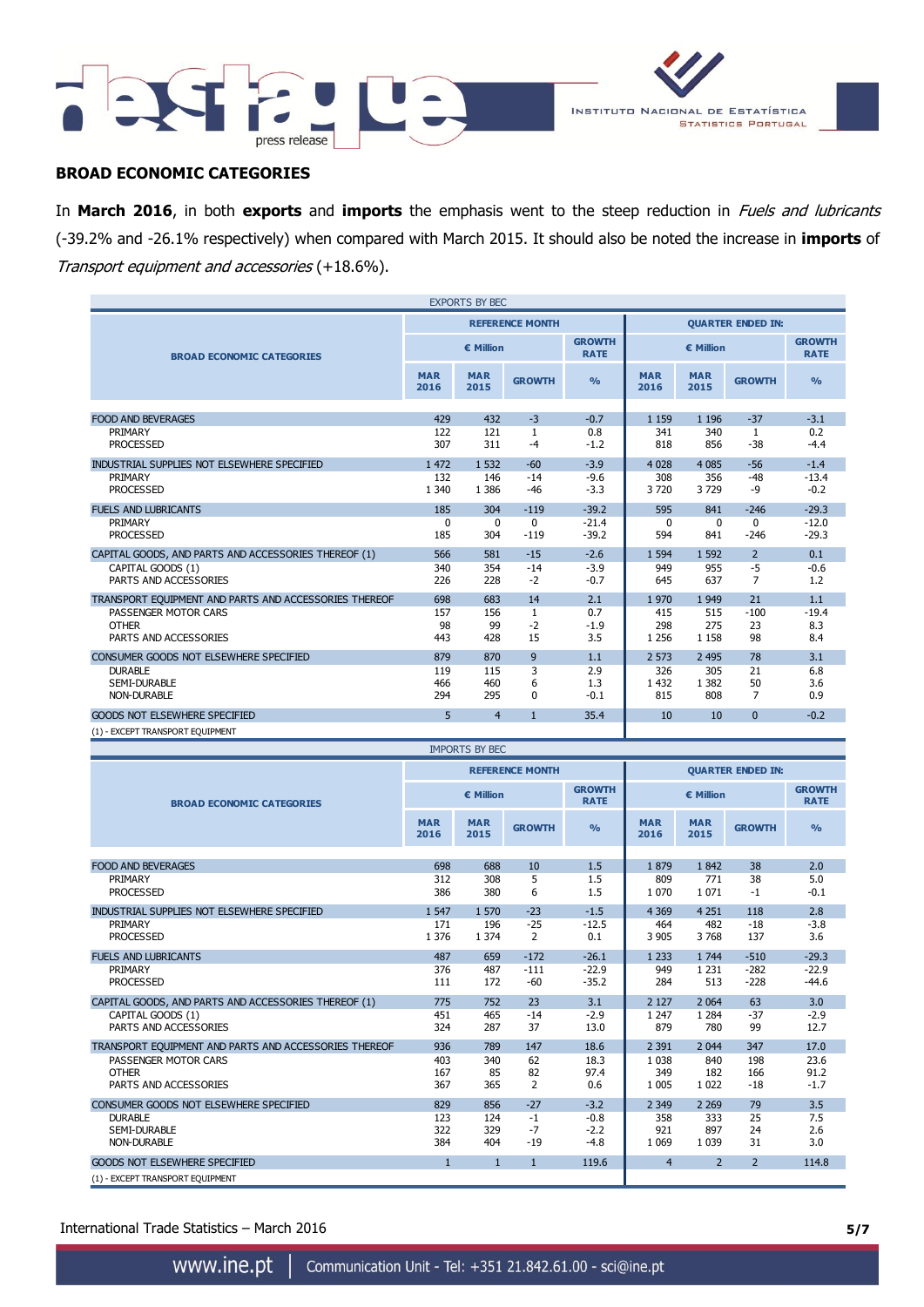



## **COUNTRIES**

When considering the main destination markets of national exports in 2015, Angola (-46.4%) was the country that contributed the most for the overall reduction of **exports** in **March 2016** (vis-à-vis March 2015). On the contrary, the growth in exports towards Spain (+2.7%) was noteworthy.

With regard to **imports**, the United Kingdom contributed most negatively with a change rate of -23.8%, while Angola recorded the highest increase (+30.4%).

| EXPORTS BY COUNTRIES AND ECONOMIC ZONES  |                    |                        |               |                              |                    |                    |               |                              |
|------------------------------------------|--------------------|------------------------|---------------|------------------------------|--------------------|--------------------|---------------|------------------------------|
|                                          |                    | <b>REFERENCE MONTH</b> |               | <b>QUARTER ENDED IN:</b>     |                    |                    |               |                              |
| <b>COUNTRIES AND ECONOMIC ZONES</b>      | € Million          |                        |               | <b>GROWTH</b><br><b>RATE</b> | € Million          |                    |               | <b>GROWTH</b><br><b>RATE</b> |
|                                          | <b>MAR</b><br>2016 | <b>MAR</b><br>2015     | <b>GROWTH</b> | O <sub>0</sub>               | <b>MAR</b><br>2016 | <b>MAR</b><br>2015 | <b>GROWTH</b> | O <sub>0</sub>               |
|                                          |                    |                        |               |                              |                    |                    |               |                              |
| <b>MAIN PARTNER COUNTRIES IN 2015:</b>   |                    |                        |               |                              |                    |                    |               |                              |
| ES SPAIN                                 | 1 1 1 1            | 1 0 8 2                | 29            | 2.7                          | 3 1 3 5            | 3 0 6 0            | 75            | 2.5                          |
| FR FRANCE                                | 552                | 548                    | 4             | 0.7                          | 1 5 9 1            | 1 5 0 3            | 89            | 5.9                          |
| DE GERMANY                               | 467                | 503                    | $-36$         | $-7.1$                       | 1 4 1 7            | 1 4 8 4            | $-67$         | $-4.5$                       |
| <b>GB UNITED KINGDOM</b>                 | 310                | 303                    | 8             | 2.6                          | 868                | 825                | 43            | 5.3                          |
| US UNITED STATES                         | 199                | 219                    | $-20$         | $-9.1$                       | 507                | 561                | -54           | $-9.6$                       |
| AO ANGOLA                                | 114                | 212                    | $-99$         | $-46.4$                      | 303                | 552                | $-248$        | $-45.0$                      |
| <b>NL NETHERLANDS</b>                    | 153                | 166                    | $-13$         | $-7.8$                       | 487                | 467                | 20            | 4.2                          |
| <b>IT ITALY</b>                          | 142                | 135                    | 7             | 5.5                          | 414                | 379                | 35            | 9.1                          |
| BE BELGIUM                               | 107                | 108                    | -1            | $-1.0$                       | 330                | 289                | 41            | 14.2                         |
| CN CHINA                                 | 73                 | 78                     | -5            | $-7.0$                       | 138                | 205                | $-68$         | $-32.9$                      |
| <b>TOTAL EURO ZONE</b>                   | 2 6 5 7            | 2 6 6 4                | $-7$          | $-0.3$                       | 7723               | 7 4 8 4            | 239           | 3.2                          |
| TOTAL EUROPEAN UNION (28 MEMBERS STATES) | 3 1 9 2            | 3 1 8 3                | 9             | 0.3                          | 9 2 4 2            | 8 9 3 3            | 309           | 3.5                          |
| <b>TOTAL EXTRA-EU</b>                    | 1 0 4 2            | 1 2 2 4                | $-182$        | $-14.9$                      | 2 6 8 6            | 3 2 3 5            | $-548$        | $-16.9$                      |

| <b>IMPORTS BY COUNTRIES AND ECONOMIC ZONES</b> |                    |                    |                        |                              |                          |                    |               |                              |
|------------------------------------------------|--------------------|--------------------|------------------------|------------------------------|--------------------------|--------------------|---------------|------------------------------|
|                                                |                    |                    | <b>REFERENCE MONTH</b> |                              | <b>QUARTER ENDED IN:</b> |                    |               |                              |
| <b>COUNTRIES AND ECONOMIC ZONES</b>            | € Million          |                    |                        | <b>GROWTH</b><br><b>RATE</b> | € Million                |                    |               | <b>GROWTH</b><br><b>RATE</b> |
|                                                | <b>MAR</b><br>2016 | <b>MAR</b><br>2015 | <b>GROWHT</b>          | $\frac{9}{6}$                | <b>MAR</b><br>2016       | <b>MAR</b><br>2015 | <b>GROWHT</b> | $\frac{9}{0}$                |
| <b>MAIN PARTNER COUNTRIES IN 2015:</b>         |                    |                    |                        |                              |                          |                    |               |                              |
| ES SPAIN                                       | 1693               | 1696               | $-3$                   | $-0.2$                       | 4 6 7 8                  | 4 6 5 0            | 29            | 0.6                          |
| DE GERMANY                                     | 703                | 676                | 27                     | 4.0                          | 1954                     | 1883               | 71            | 3.8                          |
| FR FRANCE                                      | 417                | 393                | 24                     | 6.2                          | 1 1 7 6                  | 1 0 9 9            | 77            | 7.0                          |
| <b>IT ITALY</b>                                | 292                | 289                | 2                      | 0.7                          | 785                      | 755                | 30            | 4.0                          |
| NL NETHERLANDS                                 | 278                | 278                | $-1$                   | $-0.3$                       | 724                      | 737                | $-12$         | $-1.7$                       |
| <b>GB UNITED KINGDOM</b>                       | 158                | 207                | $-49$                  | $-23.8$                      | 460                      | 490                | $-30$         | $-6.1$                       |
| CN CHINA                                       | 144                | 151                | -6                     | $-4.3$                       | 465                      | 456                | 9             | 2.0                          |
| BE BELGIUM                                     | 159                | 160                | $-2$                   | $-0.9$                       | 413                      | 420                | $-7$          | $-1.7$                       |
| AO ANGOLA                                      | 128                | 98                 | 30                     | 30.4                         | 217                      | 193                | 24            | 12.5                         |
| US UNITED STATES                               | 63                 | 70                 | $-7$                   | $-9.8$                       | 217                      | 217                | 0             | 0.0                          |
|                                                |                    |                    |                        |                              |                          |                    |               |                              |
| <b>TOTAL EURO ZONE</b>                         | 3 6 8 0            | 3 6 7 9            | $\mathbf{1}$           | 0.0                          | 10 124                   | 9 9 6 2            | 161           | 1.6                          |
| TOTAL EUROPEAN UNION (28 MEMBERS STATES)       | 4 0 7 6            | 4 1 3 0            | $-53$                  | $-1.3$                       | 11 216                   | 11 067             | 149           | 1.3                          |
| <b>TOTAL EXTRA-EU</b>                          | 1 1 9 8            | 1 1 8 5            | 13                     | 1.1                          | 3 1 3 6                  | 3 1 4 9            | $-12$         | $-0.4$                       |

International Trade Statistics – March 2016 **6/7**